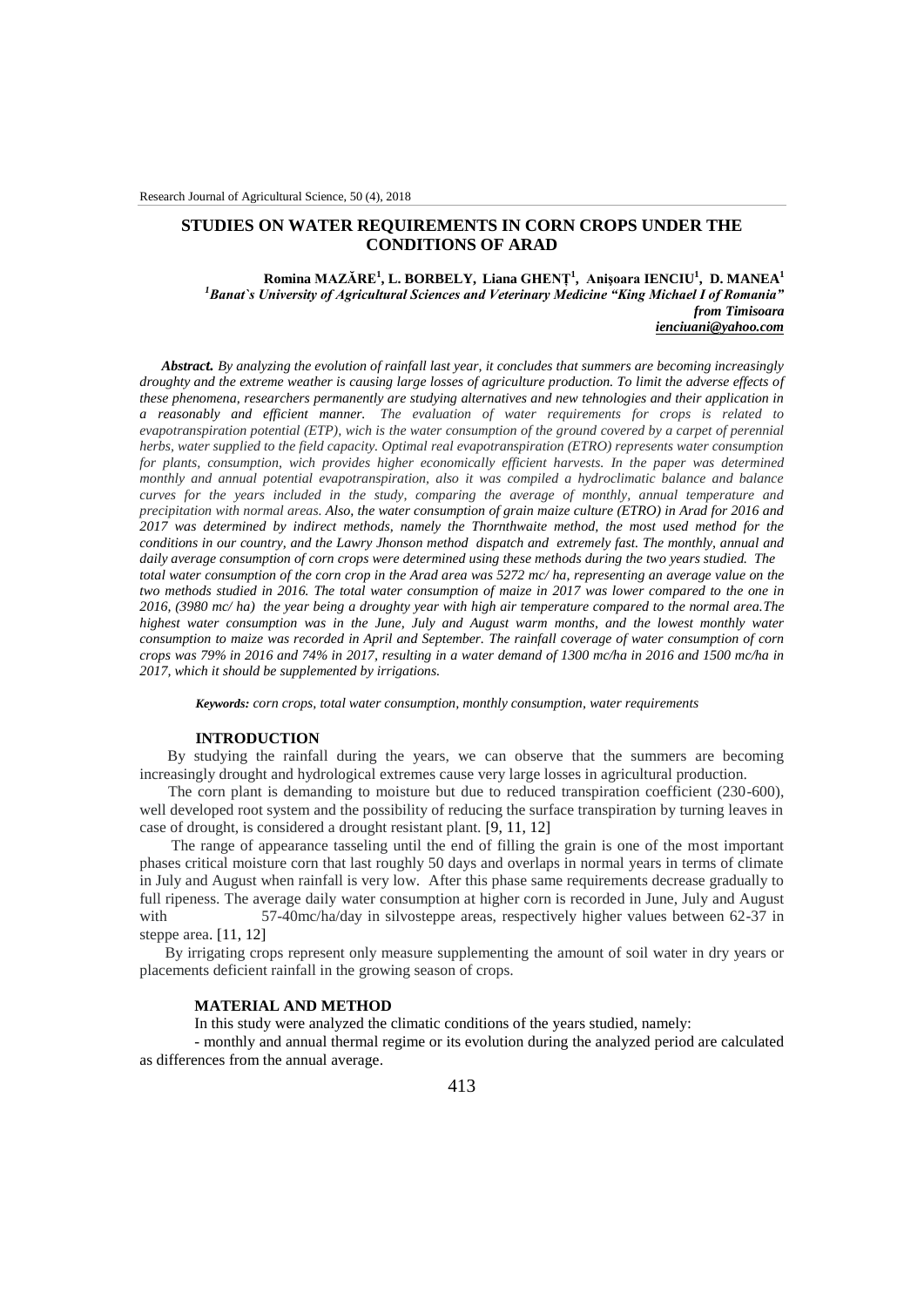-rainfall and the vegetation period registered in Arad or its evolution and deviation from the annual average.

- evapotranspiration (ET), monthly values , yearly and during the vegetation period are calculated using the formula Thornthwaite.

- hydroclimatic annual balance and during the growing season.

Potential evapotranspiration was calculated with Thornthwaite method, based on the average air temperature, with the relationship:[1,8,9]

$$
ETP = 16 \left(\frac{10 \cdot tn}{I}\right)^a \cdot K
$$

**Optimal potential evapotranspiration or the consumption of water** of a culture harvests allows economically efficiency to be determined by the formula:

 $ERO = Kpx ETP$ , where

Kp- characteristic coefficient cultivated and climatic zone ETP –potential evapotranspiration determined by the Thornthwaite method, m / ha

**Lawry-Johnson method** - is the most expedient method for the determination of water consumption, but the results are not as accurate and is given by:

 $E = 45$  x t, **mc/ha** where [1,7,8]

t- the monthly average temperature in ° C

The data obtained using these formulas are multiplied by the correction coefficients from the special literature for each month for the given conditions.

**Blaney-Cridle** m**ethod** – uses monthly average temperature in the calculation and other coefficients.

E=  $0,254$  (1,8\*t+32) P\*K, where: [1,7]

t- the monthly average temperature

k, P- characteristic coefficient

### **RESULTS AND DISSCUSIONS**

Analyzing the graphics balance climate of Arad in the two years, we can observe the curves of monthly precipitation and evapotranspiration monthly from years 2016 and 2017, especially periods of moisture deficiency, size and extension. Moisture deficit is observed when the curve is positioned above the curve of monthly potential evapotranspiration.

By analyzing the two graphics, the year 2017 was characterized by a large deficiency, in time duration (April to October) and fluid deficiency was much higher than in 2016.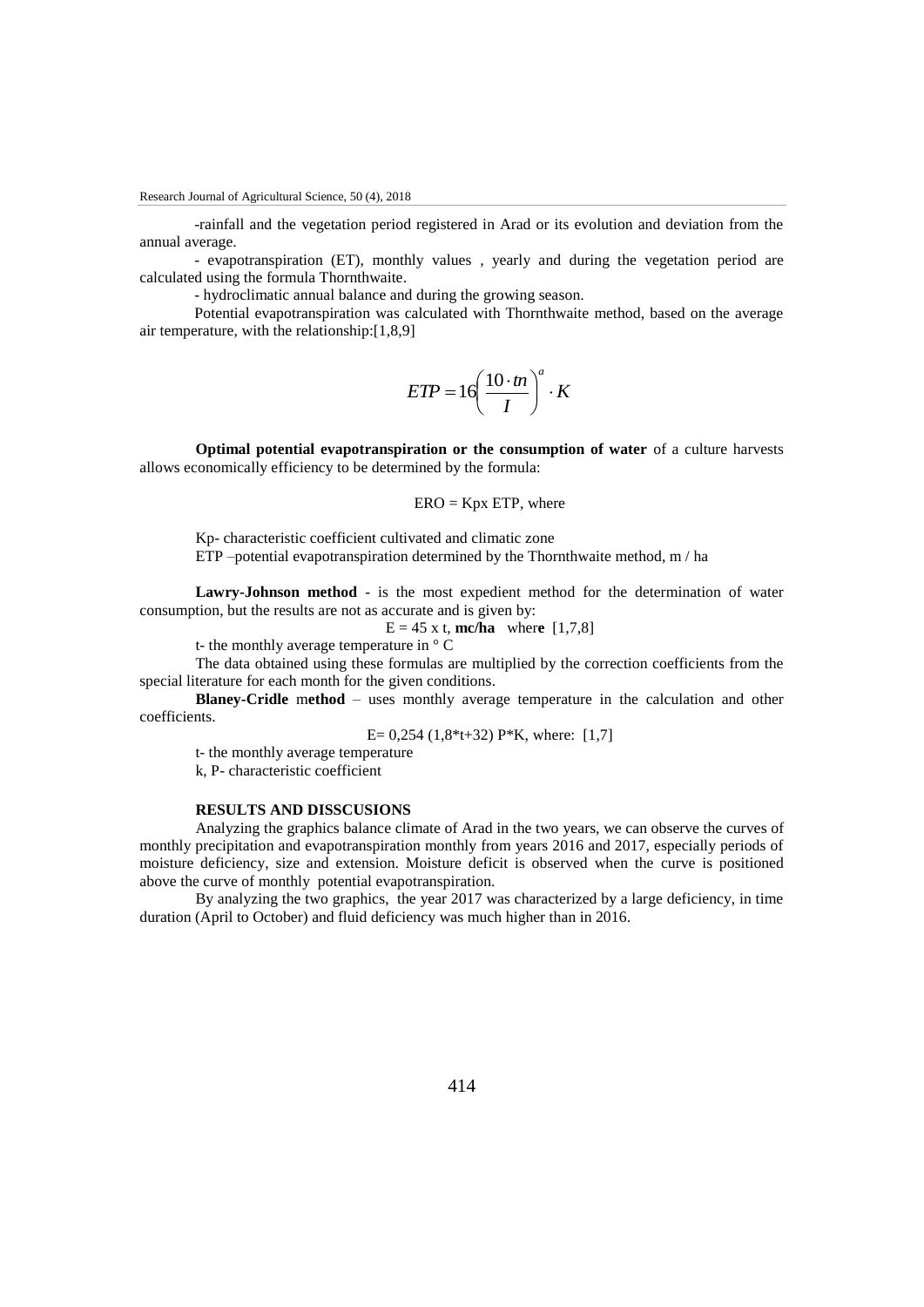

Figure 1. The evolution of the climate curves balance Arad, 2016



Figure 2**.** The evolution of the climate curves balance Arad, 2017

The highest values of water consumption are obtained by the method of Thornthwaite, followed by Lawry-Johnson determined by the method of Johnson and Blaney-Cridle in June, July and August.

The total consumption of water to corn crops in Arad area was 5071 m/ha, representing an average value for the three methods studied in 2016 (fig. 3).



Figure 3. Monthly water consumption trends in corn crops, 2016 Arad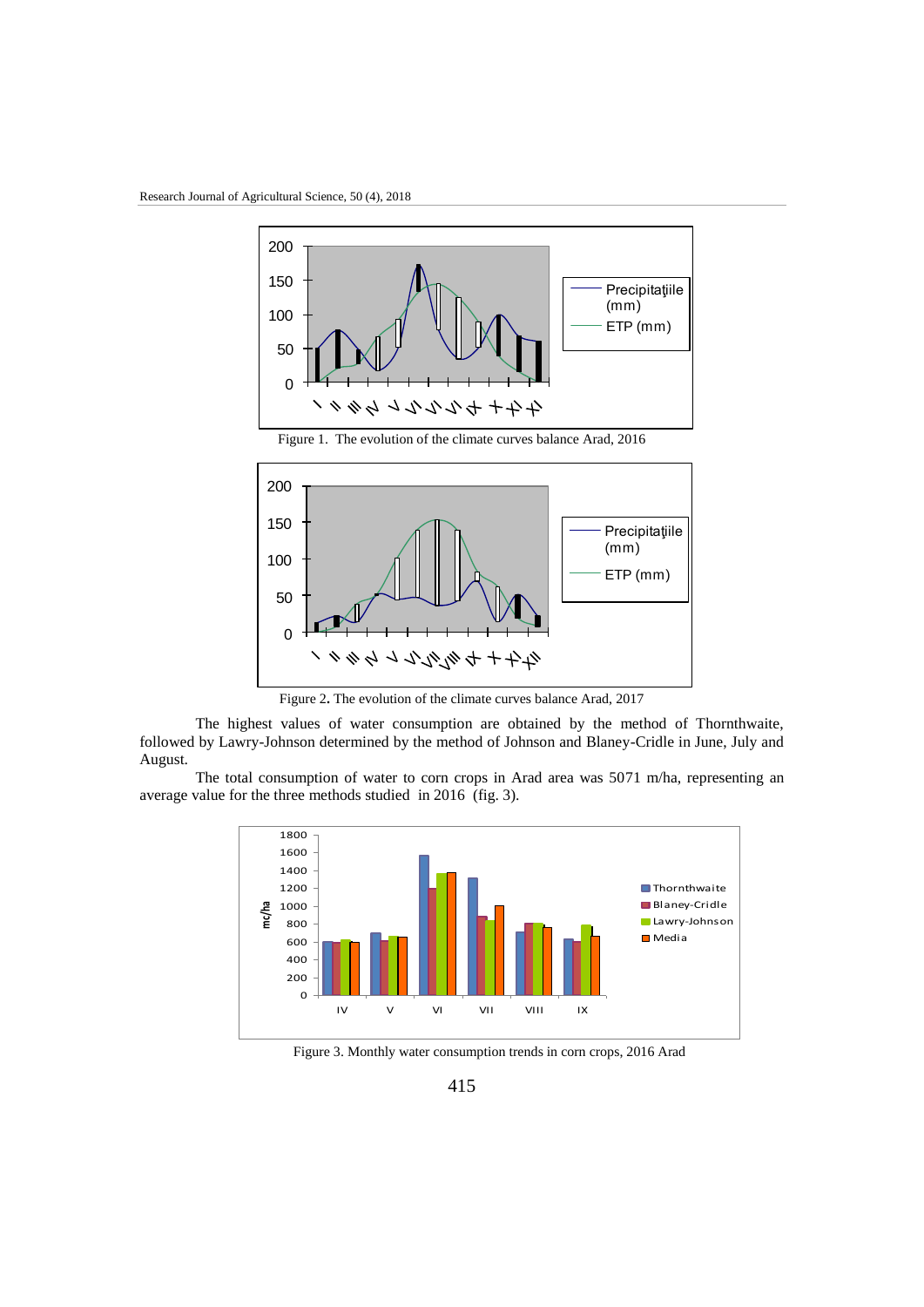The average daily consumption of corn in the Arad area in 2016 was highest in the warmer months, June, July and August, with a maximum of 47 mc/ha in June, ranging from 20-47 mc/ha.

The total water consumption of corn in 2017 was on average in the three methods, lower than in 2016, of 3980mc/ha, the year being a dry year with high air temperature compared to the normal area, into one year warm. The highest water consumption was in the June, July and August warm months, and the lowest monthly water consumption figures were recorded in April and September.



Figure 4**.** Daily average of water consumption of corn , 2016 Arad

We can see also in the folowing pictures the evolution of total water consumption of corn in 2017 and the average daily consumption of corn in the Arad ( figures 5,6).



Figure 5Daily average of water consumption of corn, 2017, Arad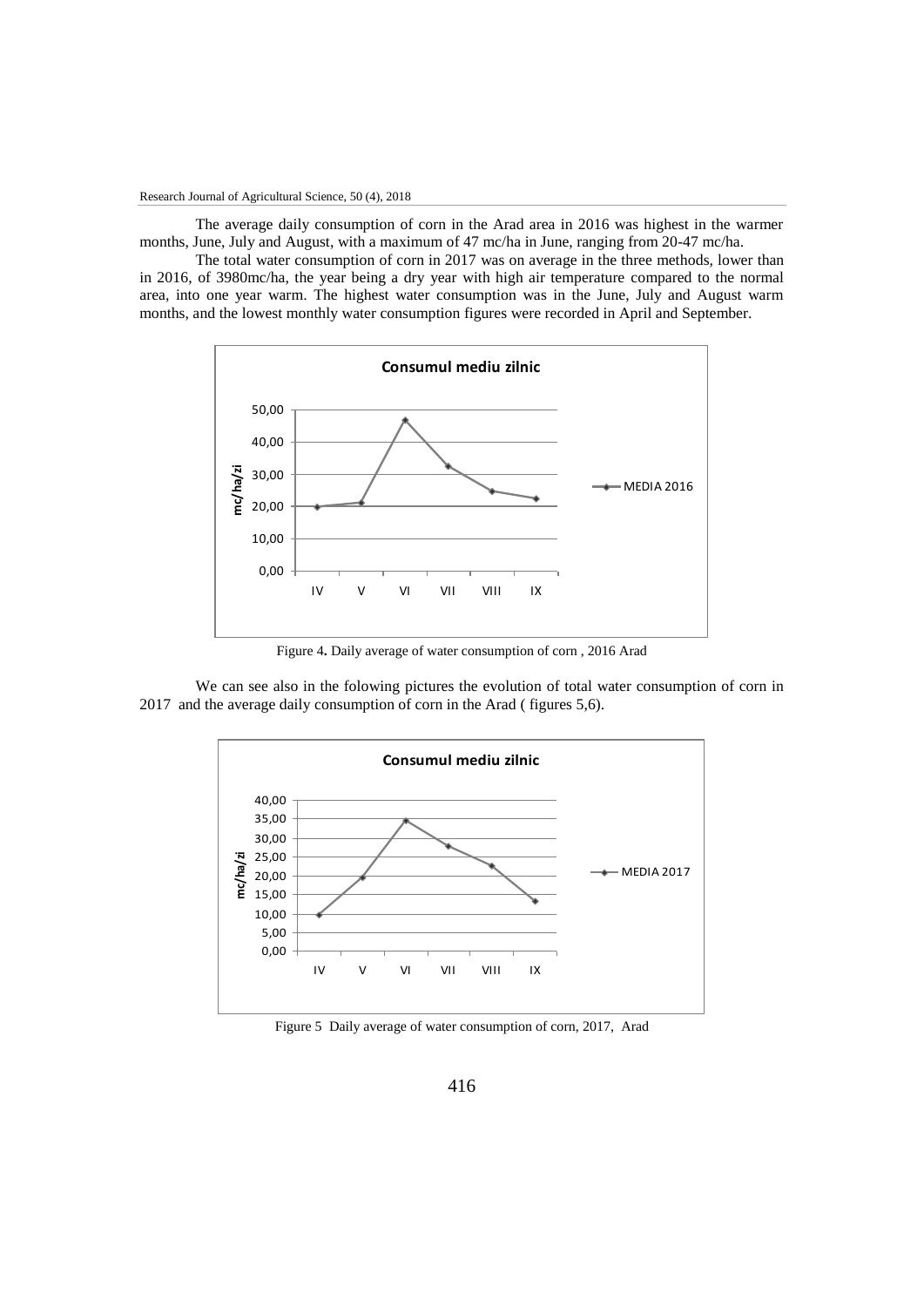Research Journal of Agricultural Science, 50 (4), 2018



Figure 6.Evolution of the monthly water consumption of corn crop, Arad, 2017

Following the determination of water consumption by the three indirect methods, by calculation, for the corn culture under the conditions of Arad, for two years was studied, we analyzed the extent to which the total monthly water consumption of corn from the fallen rainfall is covered. It resulted in a 79% coverage of water consumption in maize crops from precipitation in 2016 and 74% in 2017. Then the monthly and total water demand for maize crop was determined in the years 2016- 2017.



Figure 7. Covering the monthly water consumption of maize from rainfall, 2016, Arad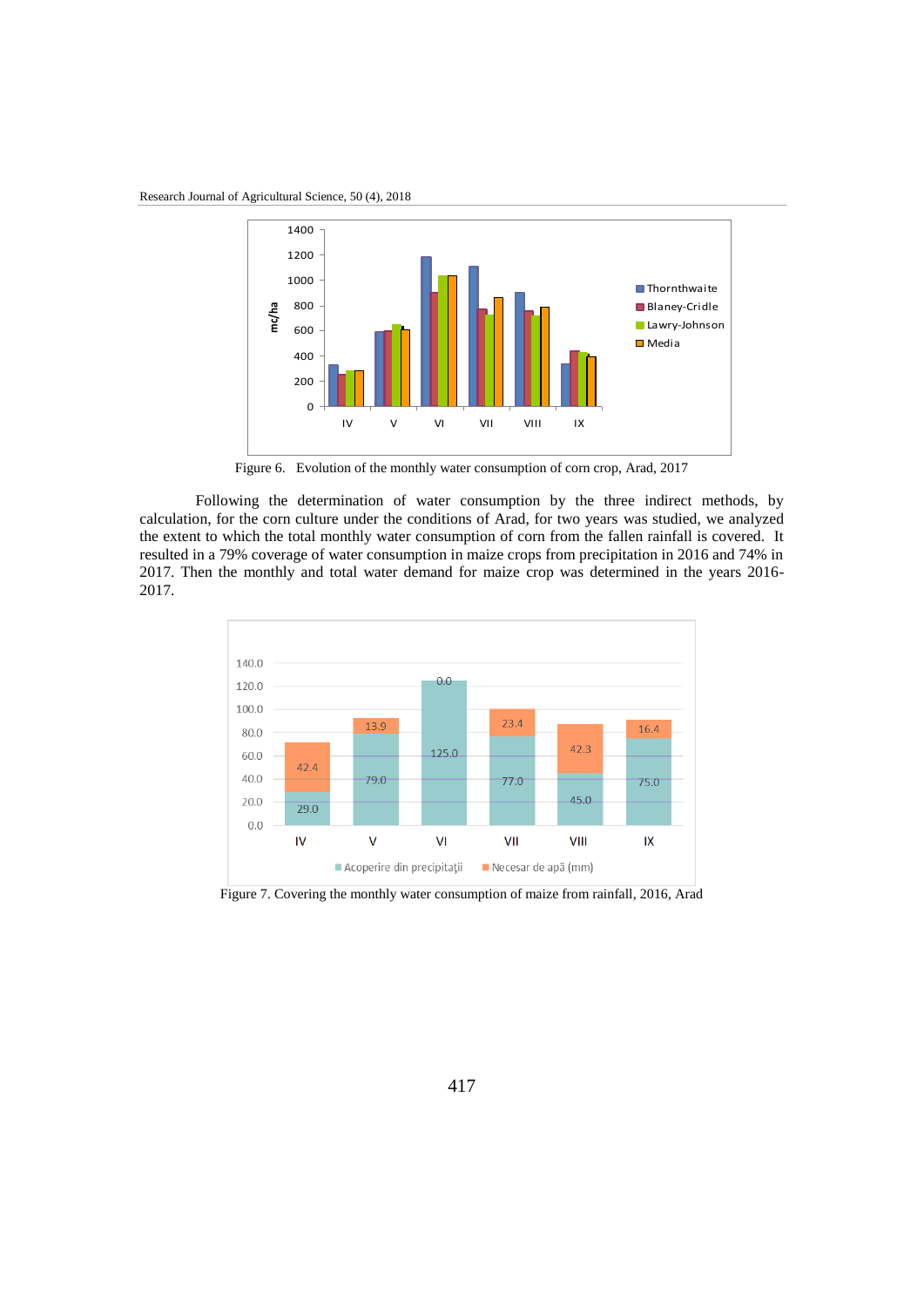

Figure 8**.** Covering the total water consumption of maize from rainfall, 2016, Arad



Figure 9. Covering the monthly water consumption of maize from rainfall, 2017, Arad



Figure 10**.** Covering the total water consumption of maize from rainfall, 2017, Arad

418